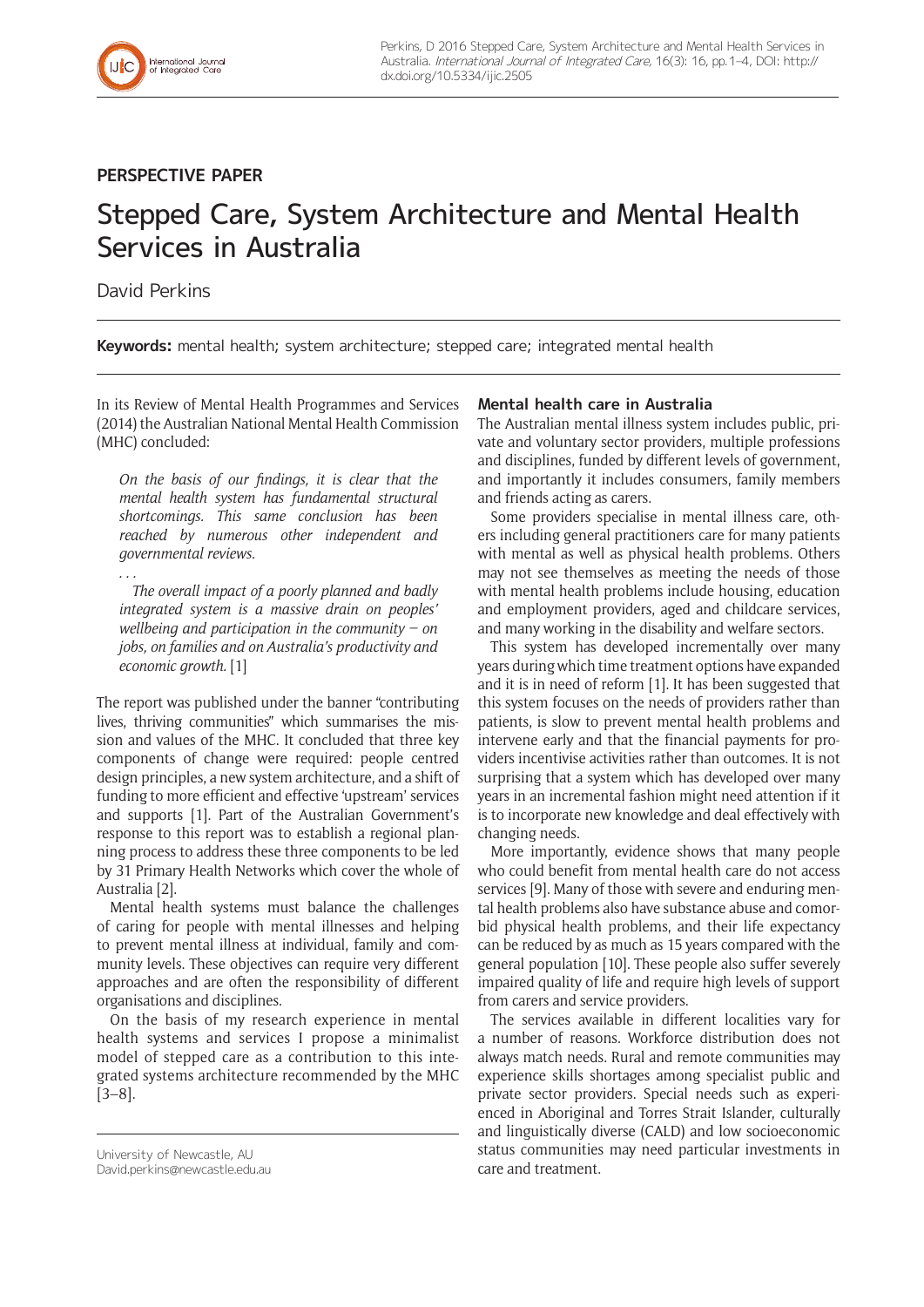These problems are neither new nor unrecognised and a number of attempts have been made to better integrate care. Between 2000–2003 there were three National Mental Health Integration Projects in Australia designed to better integrate public and private specialist mental health services and there have been many such projects since [11].

The "Better Access" initiative 2006-onwards was designed to improve access to mental health specialists (psychologists and psychiatrists) in the community. It requires the preparation of a mental health plan for a patient by a general practitioner to ensure that specialist care is closely aligned with ongoing GP care [12]. The Headspace programme providing co-located mental health services for children and young people started in 2010 [13]. In 2012 a "Partners in Recovery" (PIR) program was introduced to build multi-provider, individualised service packages for those in the community who have not responded to normal care [14]. In 2016 the "National Disability Insurance Scheme" scheme is being implemented nationally to provide individually tailored care packages for those with enduring disabilities living in the community [15].

Each of these initiatives are well-intentioned incremental attempts to address important problems such as adolescent mental health and the early onset of mental illness but collectively they contribute to a disjointed service.

The creation in 2015 of Primary Health Networks (PHNs) sharing boundaries with one or more Local Hospital Networks has provided an opportunity to plan community services at a regional level, assess the needs of communities, the gaps in current services and commission to improve local mental health services.

#### **The need for a stepped care approach**

If the Mental Health Commission changes are to be implemented and more importantly if the individuals and communities are to benefit from efficient and effective services, then the Primary Health Networks must focus on the system architecture. I suggest that this might be achieved through the adoption of a stepped care framework (see **Figure 1**).

It should be noted that due to the different needs, resources and services of particular localities and communities, no single model will suit all circumstances.

A simple model of stepped care is proposed which can be elaborated upon to meet particular needs and to take account of high resource (rich) communities and low resource (poor) communities.

The model I am proposing includes four steps:

- 1. *Self-care with or without support* might be webbased, use workbooks or similar materials, and may or may not be monitored by a health professional.
- 2. *Community-based care* provided by a general practitioner or other generalist clinician- might include psychological and/or pharmaceutical therapies.
- 3. *Community-based specialist care* is usually provided by a community based mental health clinician or team, and
- 4. *Tertiary specialist care* will continue to be needed but as the exception rather than the norm.



Figure 1: A simple model of stepped care.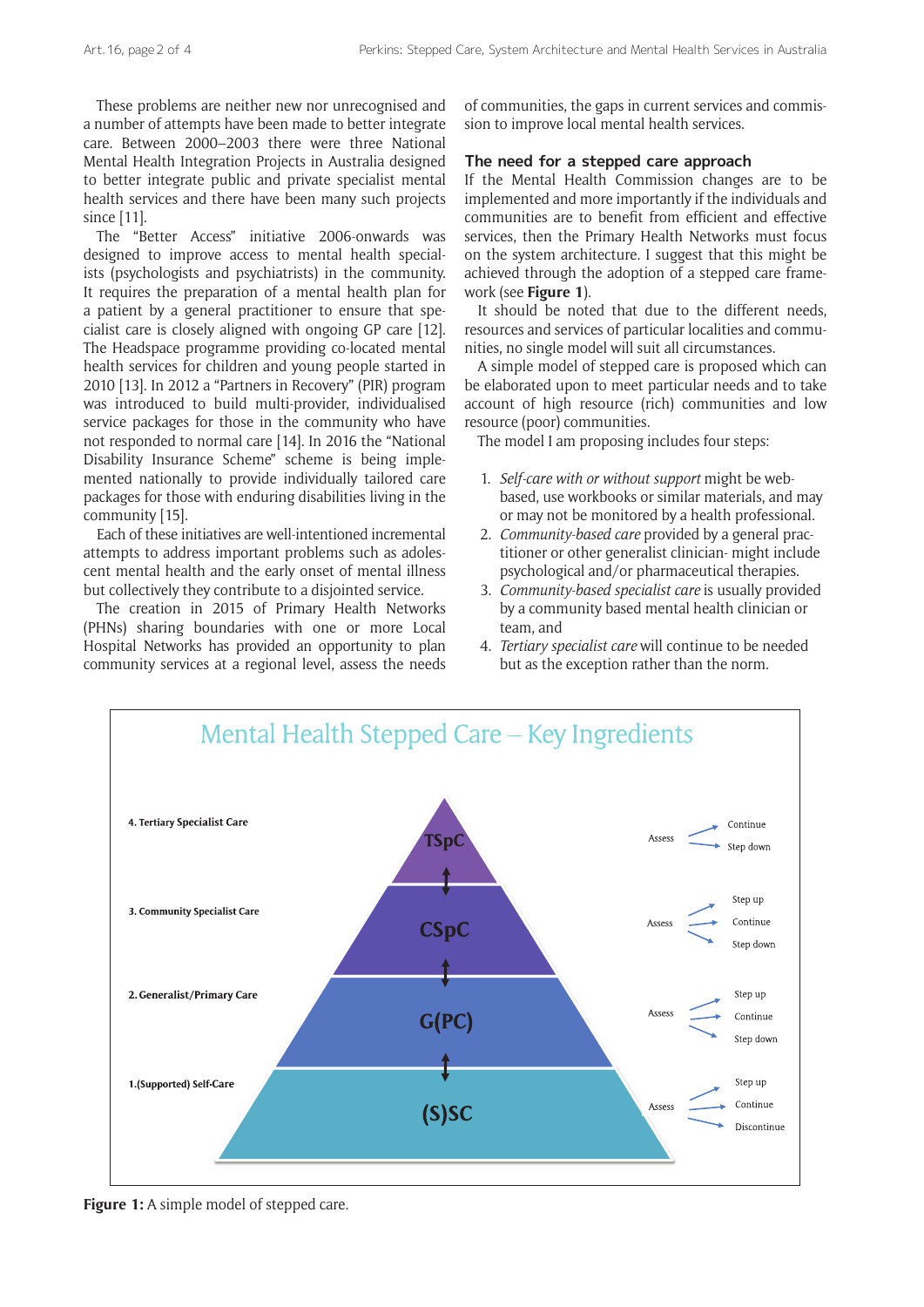Two principles apply. Firstly, all care should incorporate evidence-based treatments and staff should be appropriately skilled. This might require an investment in training for any clinicians providing mental health care. Secondly, regular patient assessment should enable prompt decisions to escalate care to a higher intensity (step-up), to continue treatment or to reduce the intensity of care (step-down). Thus, a GP might encourage a patient to try a programme of supported self-care using a web-based treatment, recognising that timely escalation to a more appropriate level (step-up) may be needed if the patient does not respond to the treatment.

This model is designed to apply to rich service environments such as capital cities where there may be a range of intermediate steps and also to lean environments such as rural and remote communities where specialist care may be provided by visiting services and by teleconference technologies. It does, perhaps optimistically, assume that near universal Internet coverage by cable or satellite is within sight.

Some staff in generalist, primary care and NGO settings will feel ill prepared to operate in an integrated, stepped care environment. Opportunities should be made available so that they can obtain appropriate education and skilled support or supervision in their developing roles.

Financial reimbursements must be aligned to service models and may need to be adjusted over time so that activities such as case-conferencing and supporting other staff are compensated as core business and not regarded as a unpaid chore and avoided.

Most importantly, PHNs will need to achieve a measure of normative agreement about an appropriate model of care and I suggest that this simple model provides a starting point. Many requiring specialist care whether within the community or in tertiary services will also require services from education, employment, housing, welfare and other providers which will need to be integrated appropriately but that is the subject of another paper.

Finally, integration will need to be progressive and introduced over an appropriate period. It is not possible that all Primary Health Networks and their partners will progress at the same pace. Some may demonstrate solid progress and warrant increased commissioning autonomy while others may benefit from support by PHNs that have made exceptional progress.

## **Competing Interests**

The author declares that they have no competing interests.

## **Author Information**

David Perkins is Professor of Rural Health Research and Director of the Centre for Rural and Remote Mental Health, University of Newcastle, Orange NSW Australia. He has worked as a senior manager in the UK NHS and in Universities in the UK and Australia. He is an editor of IJIC, a Board Member of IFIC and the coordinator of IFIC Australia.

#### **References**

- 1. **Australian Government, National Mental Health Commission.** *Contributing lives, thriving communities: Report of the National Review of Mental health programs and Services*. Commonwealth of Australia; 2014*.* Available from: [http://www.](http://www.mentalhealthcommission.gov.au/media/119896/Summary%20%20%20Review%20of%20Mental%20Health%20Programmes%20and%20Services.PDF) [mentalhealthcommission.gov.au/media/119896/](http://www.mentalhealthcommission.gov.au/media/119896/Summary%20%20%20Review%20of%20Mental%20Health%20Programmes%20and%20Services.PDF) [Summary%20%20%20Review%20of%20Mental%](http://www.mentalhealthcommission.gov.au/media/119896/Summary%20%20%20Review%20of%20Mental%20Health%20Programmes%20and%20Services.PDF) [20Health%20Programmes%20and%20Services.](http://www.mentalhealthcommission.gov.au/media/119896/Summary%20%20%20Review%20of%20Mental%20Health%20Programmes%20and%20Services.PDF) [PDF.](http://www.mentalhealthcommission.gov.au/media/119896/Summary%20%20%20Review%20of%20Mental%20Health%20Programmes%20and%20Services.PDF)
- 2. **Australian Government, Department of Health.** *Australian Government Response to Contributing lives, thriving communities: Report of the National Review of Mental health programs and Services*. Commonwealth of Australia; 2015. Available from: [http://www.mentalhealthcommission.gov.au/](http://www.mentalhealthcommission.gov.au/media-centre/news/giant-steps-towards-building-the-mental-wealth-of-the-nation.aspx) [media-centre/news/giant-steps-towards-building](http://www.mentalhealthcommission.gov.au/media-centre/news/giant-steps-towards-building-the-mental-wealth-of-the-nation.aspx)[the-mental-wealth-of-the-nation.aspx](http://www.mentalhealthcommission.gov.au/media-centre/news/giant-steps-towards-building-the-mental-wealth-of-the-nation.aspx).
- 3. **Perkins, D, Fuller, J, Kelly, BJ, Lewin, TJ, Fitzgerald, M, Coleman, C, Inder, KJ, Allan, J, Arya, D, Roberts, R** and **Buss, R.** Factors associated with reported service use for mental health problems by residents of rural and remote communities: cross-sectional findings from a baseline survey. *BMC Health Services Research.* 2013; 13: 157. Available from: [http://bmchealthservres.biomedcentral.](http://bmchealthservres.biomedcentral.com/articles/10.1186/1472-6963-13-157) [com/articles/10.1186/1472-6963-13-157.](http://bmchealthservres.biomedcentral.com/articles/10.1186/1472-6963-13-157) DOI: <http://dx.doi.org/10.1186/1472-6963-13-157>
- 4. **Kelly, B, Perkins, D, Fuller, J** and **Parker, S.** Shared Care in Mental Illness: A rapid review to inform implementation. *International Journal of Mental Health Systems.* 2011; 5: 31. Available from: [http://ijmhs.biomedcentral.com/articles/](http://ijmhs.biomedcentral.com/articles/10.1186/1752-4458-5-31) [10.1186/1752-4458-5-31](http://ijmhs.biomedcentral.com/articles/10.1186/1752-4458-5-31). DOI: [http://dx.doi.org/](http://dx.doi.org/10.1186/1752-4458-5-31) [10.1186/1752-4458-5-31](http://dx.doi.org/10.1186/1752-4458-5-31)
- 5. **Fuller, JD, Perkins, D, Parker, S, Holdsworth, L, Kelly, B, Roberts, R, Martinez, L** and **Fragar, L.** Effectiveness of service linkages in primary mental health care: a narrative systematic review part 1. *BMC Health Services Research.* 2011; 11: 72. Available from: [http://bmchealthservres.biomedcentral.](http://bmchealthservres.biomedcentral.com/articles/10.1186/1472-6963-11-72) [com/articles/10.1186/1472-6963-11-72](http://bmchealthservres.biomedcentral.com/articles/10.1186/1472-6963-11-72). DOI: [http://](http://dx.doi.org/10.1186/1472-6963-11-72) [dx.doi.org/10.1186/1472-6963-11-72](http://dx.doi.org/10.1186/1472-6963-11-72)
- 6. **Perkins, D, Hamilton, M, Saurman, E, Luland, T, Alpren, C** and **Lyle, D.** The GP Clinic – Promoting access to primary health care for mental health service clients. *Australian Journal of Rural Health*. 2010; 18(6): 217–222. DOI: [http://dx.doi.](http://dx.doi.org/10.1111/j.1440-1584.2010.01159.x) [org/10.1111/j.1440-1584.2010.01159.x](http://dx.doi.org/10.1111/j.1440-1584.2010.01159.x)
- 7. **Kelly, BJ, Stain, HJ, Coleman, C, Perkins, D, Fragar, L, Fuller, J, Lewin, TJ, Lyle, D, Carr, VJ, Wilson, J** and **Beard, J.** Mental Health and Well-Being within Rural Communities: the Australian Rural Mental Health Study. *Australian Journal of Rural Health*. 2010; 18: 25–31. DOI: [http://dx.doi.](http://dx.doi.org/10.1111/j.1440-1584.2009.01118.x) [org/10.1111/j.1440-1584.2009.01118.x](http://dx.doi.org/10.1111/j.1440-1584.2009.01118.x)
- 8. **Perkins, DA, Roberts, R, Sanders, T** and **Rosen, A.** The Far West Area Health Service Mental Health Integration Project: A Model for Rural Australia? *Australian Journal of Rural Health*. 2006; 14(3):